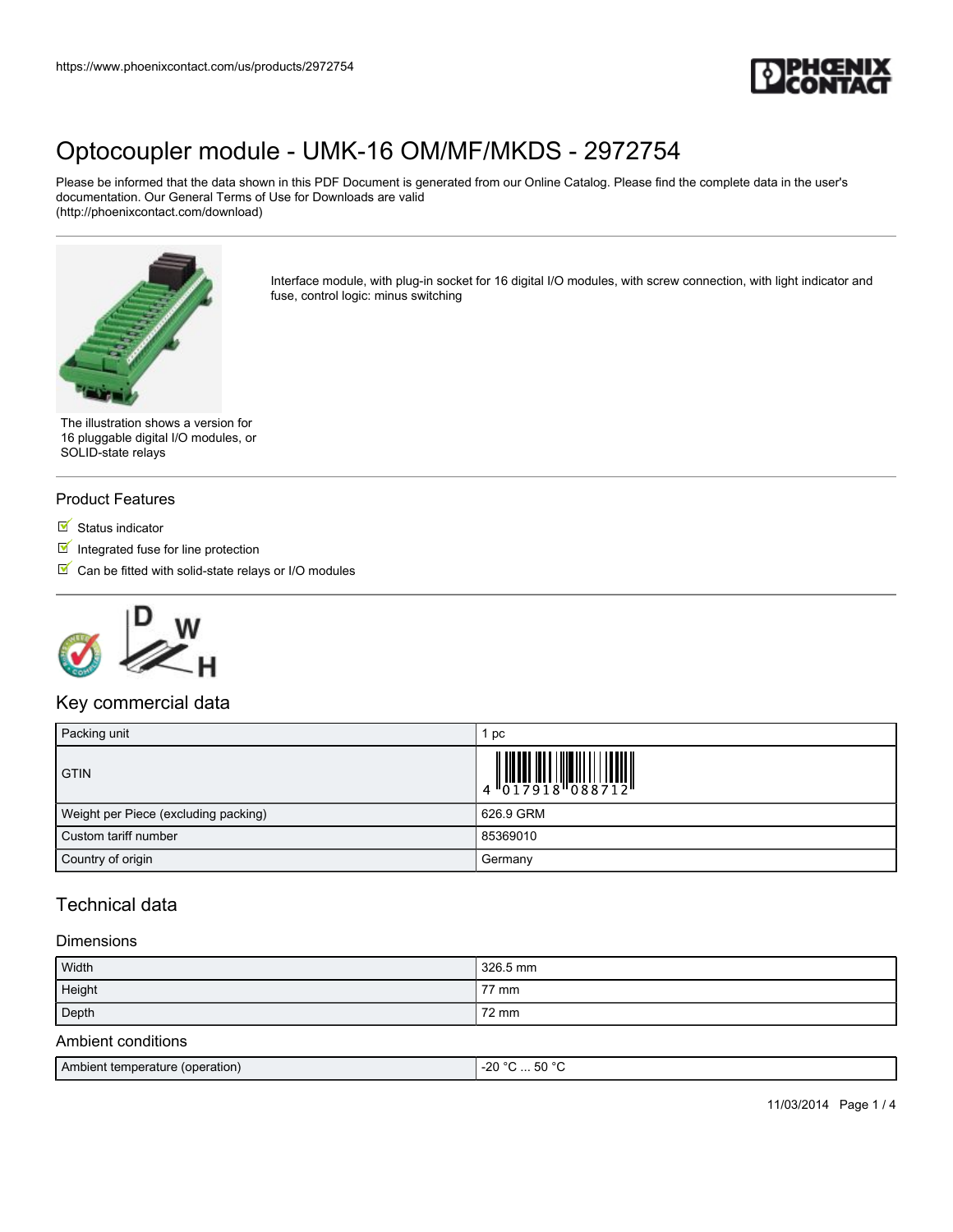

## Technical data

#### Ambient conditions

| Ambient temperature (storage/transport) | l -20 °C … 70 °C .            |
|-----------------------------------------|-------------------------------|
| Input data                              |                               |
| Typical input current at $U_N$          | 30 mA (Optocoupler dependent) |
| Status display/channel                  | Yellow LED                    |

### Output data

| Limiting continuous current                  | 4 A (Optocoupler dependent) |
|----------------------------------------------|-----------------------------|
| Nominal supply voltage                       | 250 V                       |
| Error detection (line break / short-circuit) | no                          |

### General

| No. of channels             | 16                                 |
|-----------------------------|------------------------------------|
| Compatible components       | Digital I/O modules                |
| With components             | No                                 |
| Test voltage                | 4 kV AC                            |
| Mounting position           | any                                |
| Assembly instructions       | In rows with zero spacing          |
| Housing insulation material | PVC, side panel PA non-reinforced, |
| Color                       | green                              |
| Standards/regulations       | DIN VDE 0110b, Gr. C for 250 V DC  |
|                             | DIN VDE 0160 (in relevant parts)   |

## Connection data for connection 1

| Connection name                        | Input                 |
|----------------------------------------|-----------------------|
| Number of connections                  | 2                     |
| Connection method                      | Screw connection      |
| Number of positions                    | 20                    |
| Conductor cross section stranded min.  | $0.2$ mm <sup>2</sup> |
| Conductor cross section stranded max.  | $2.5$ mm <sup>2</sup> |
| Conductor cross section solid min.     | $0.2$ mm <sup>2</sup> |
| Conductor cross section solid max.     | $4 \text{ mm}^2$      |
| Conductor cross section AWG/kcmil min. | 24                    |
| Conductor cross section AWG/kcmil max  | 12                    |
| Screw thread                           | M <sub>3</sub>        |
| Stripping length                       | 8 mm                  |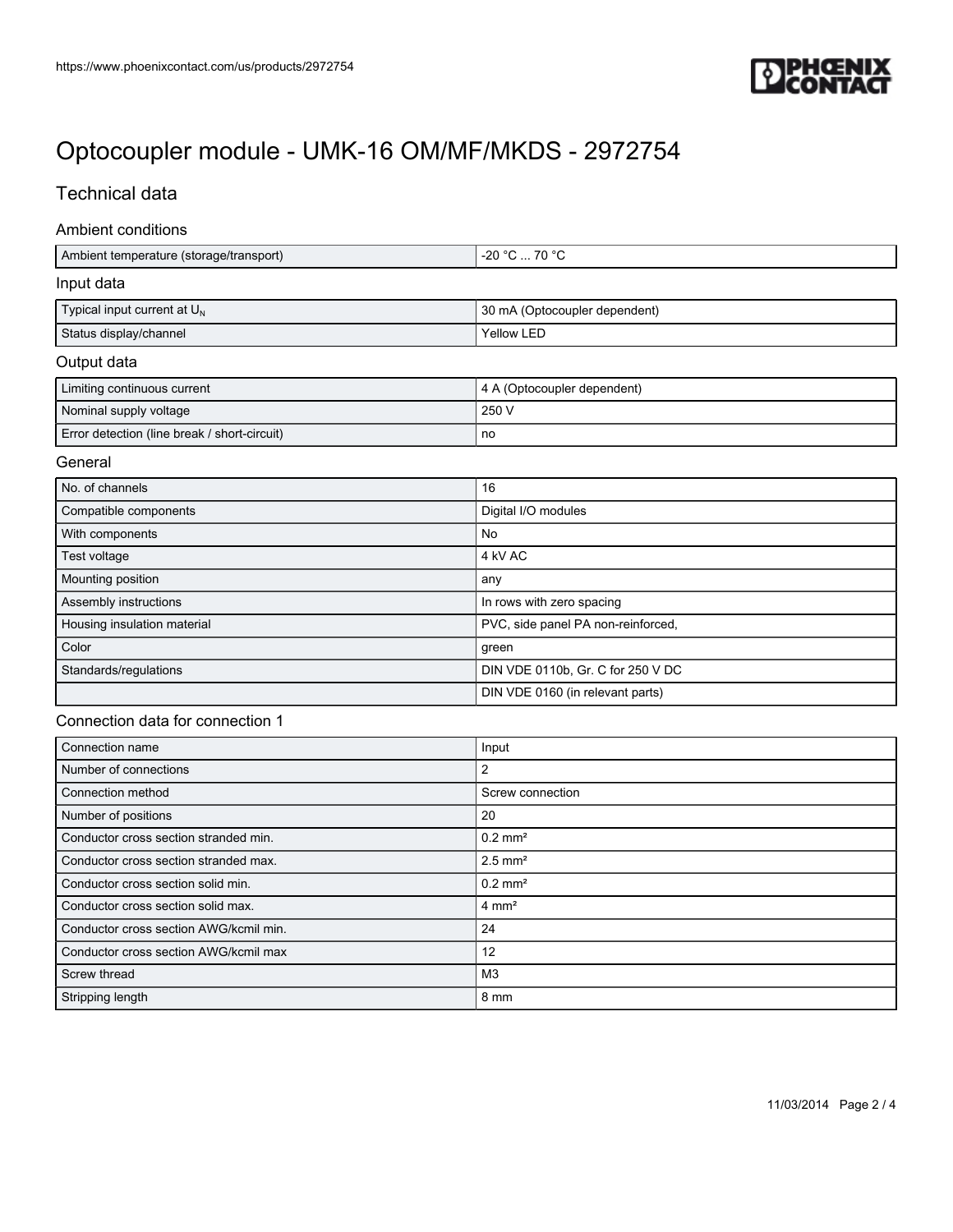

## **Classifications**

## eCl@ss

| eCl@ss 4.0 | 27371102 |
|------------|----------|
| eCl@ss 4.1 | 27371102 |
| eCl@ss 5.0 | 27371001 |
| eCl@ss 5.1 | 27371001 |
| eCl@ss 6.0 | 27371001 |
| eCl@ss 7.0 | 27371001 |
| eCl@ss 8.0 | 27371001 |

#### ETIM

| ETIM 2.0        | EC001504 |
|-----------------|----------|
| ETIM 3.0        | EC001504 |
| <b>ETIM 4.0</b> | EC001504 |
| ETIM 5.0        | EC001504 |

## UNSPSC

| <b>UNSPSC 6.01</b>   | 30211916 |
|----------------------|----------|
| <b>UNSPSC 7.0901</b> | 39121542 |
| UNSPSC 11            | 39121542 |
| <b>UNSPSC 12.01</b>  | 39121542 |
| UNSPSC 13.2          | 39121542 |

## Approvals

### Approvals

#### Approvals

UL Recognized / cUL Recognized / GOST / cULus Recognized

Ex Approvals

Approvals submitted

Approval details